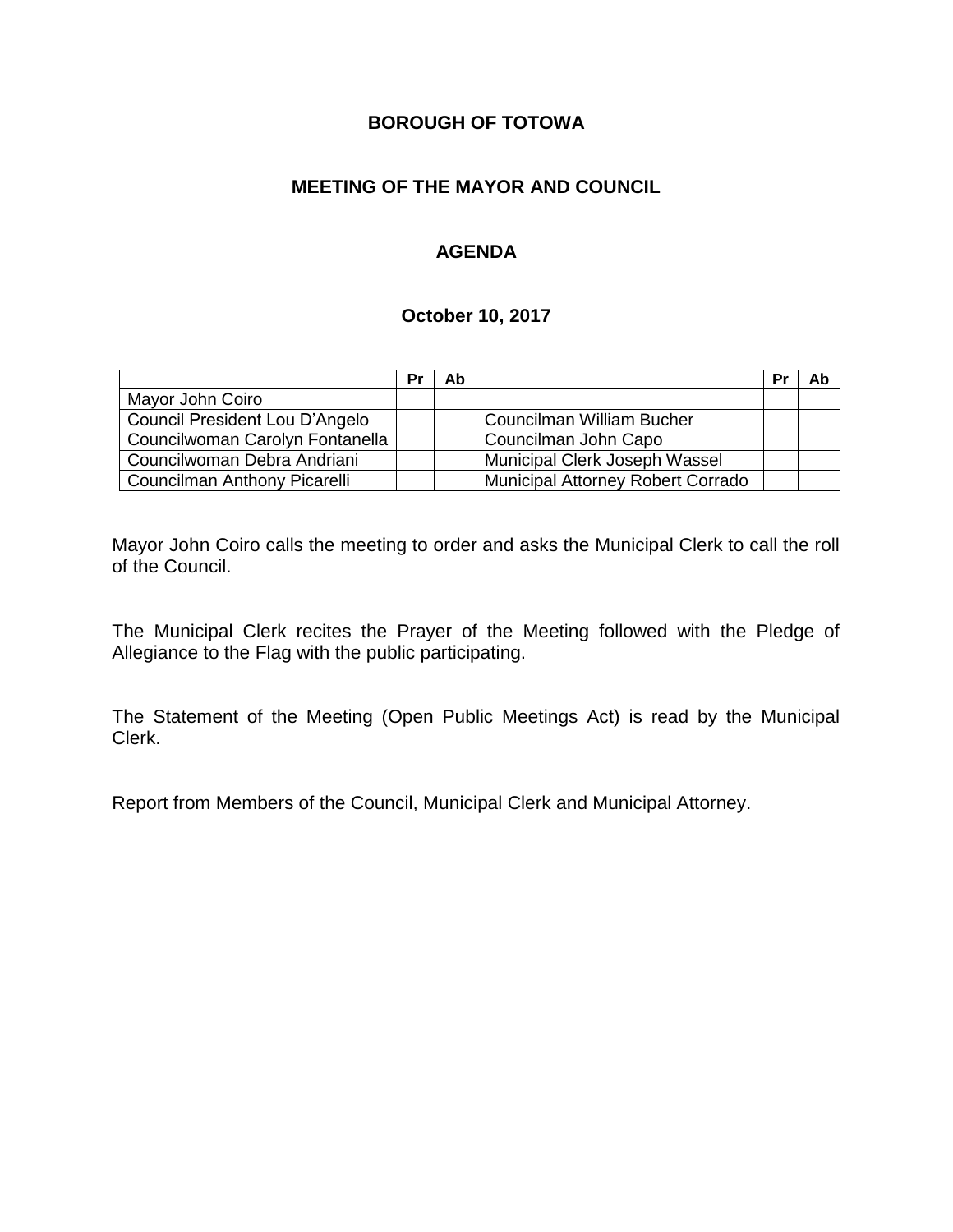Minutes of the Mayor and Council for the meeting of September 26, 2017.

# **COMMITTEE ON FINANCE: PICARELLI, D'ANGELO, FONTANELLA.**

Resolution No. 2017-21 for the payment of bills.

Resolution authorizing the Treasurer is issue refunds to various property owners pursuant to State Tax Court judgments.

Resolution Authorizing A Settlement In Litigation Filed In Superior Court Of New Jersey, Law Division, Civil Part, Passaic County Bearing Docket No. PAS-L-000789-17.

Resolution Adopting A Manual Of Personnel Policies For The Borough Of Totowa.

Payment of the 4<sup>th</sup> Quarter 2017 Budget Allotment to the Borough of Totowa Public Library in the amount of \$178,154.00.

#### **COMMITTEE ON PUBLIC SAFETY: D'ANGELO, FONTANELLA, BUCHER.**

Letter from AAA North Jersey inviting the Mayor and Police Chief to attend the 2017 AAA Community Traffic Safety Awards Luncheon on Wednesday, October 25, 2017 at 11:00 a.m. at The Brownstone.